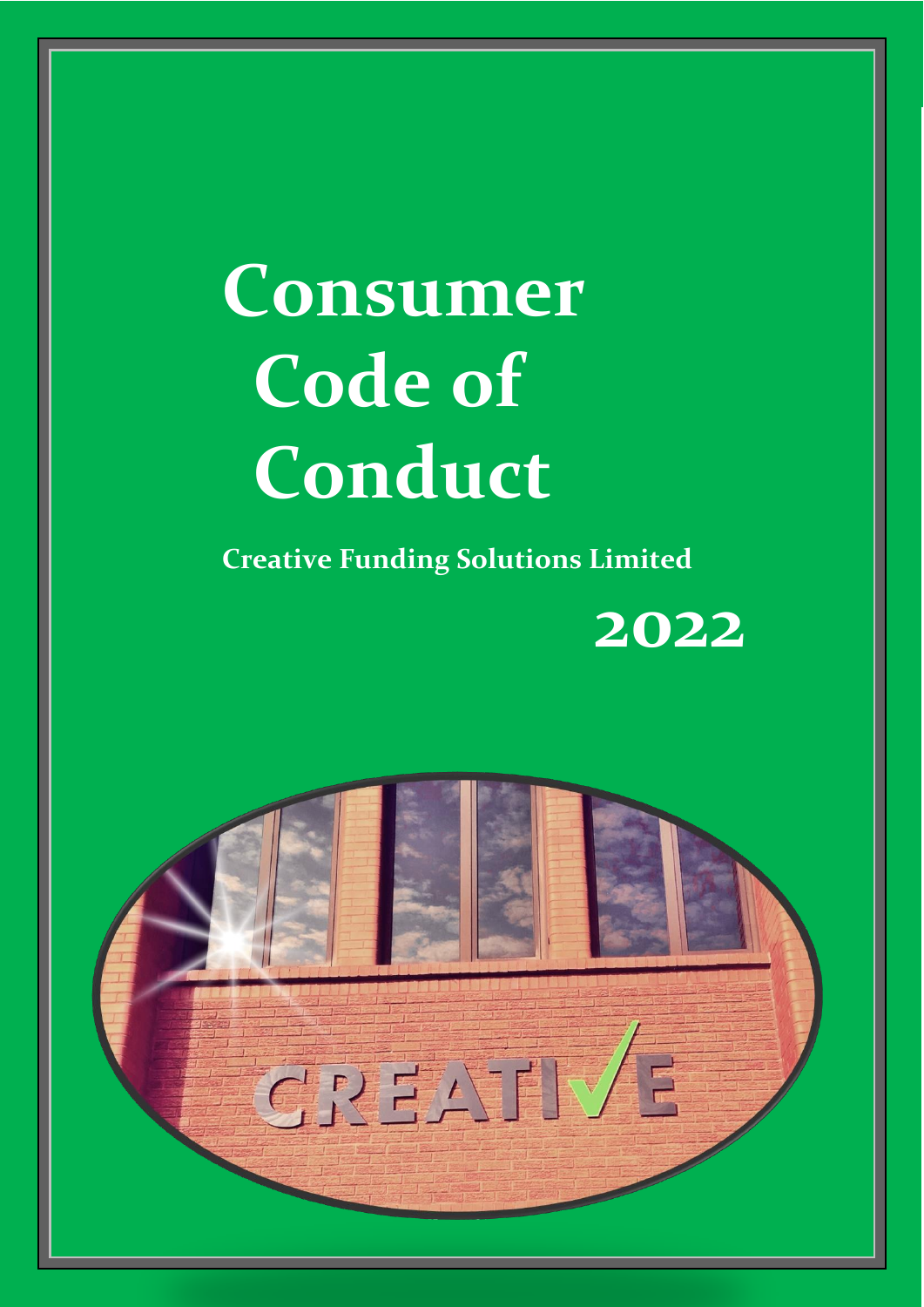#### **BUSINESS PRACTICE**

This Code of Conduct ("the Code") sets out the standards of business practice for employees, partners and representatives ofCreative Funding Solutions Limited, a consumer credit broker authorised and regulated by the Financial Conduct Authority, FRN 631176. The Code should be read in conjunction with the Code of Practice of the NACFB. The Code is published by Creative Funding Solutions Limited of the United Kingdom, Bramber House, 3 Amberley Court, Whitworth Road, County Oak Way, Crawley, RH11 7XL. Telephone 01293 127377. Copies are available free of charge. (A larger print version can be made available on request).

# THE ROLE OF THE CODE WITHIN THE **CREATIVE** GROUP

Creative™ first launched a 7- page Consumer Code of Conduct in 2014, based on the Consumer Credit Association Code of Practice published in 2013 and supported by the Financial Conduct Authority ("the FCA"). By thistime the regulator had already raised standards within sectors such asthe High Cost Short-Term Credit and Home Credit Industries and was regarded as an effective regulator licensing the majority of those engaged in the consumer credit market.

Authorisation by the FCA is mandatory unless you hold an exemption and although compliance with our Code is technically entirely voluntary on our part nevertheless the legal obligations contained within it are principled standards fulfilling our licensing requirements as prescribed by law.

Association with the Creative™ group isstrictly controlled and granted at the sole discretion ofthe Compliance Director, subject to meeting criteria which includes a full and frank disclosure and background checks. Compliance with the Code is mandatory for all employees and representatives, including probationary colleagues. The Boardhasthepowerto discipline or terminate employees and relationships as a result of poor conduct or at the end of a probationary period ifthey have not metthecriteria forfull compliancewiththeCode.

AdherencetotheCodeisintendedtoensurethatall associates of the Creative™ Groupdeliveraconsistently high standard of customer service and a key benefit of adherence is the ability to retain and cultivate consumer relationships in an atmosphere of integrity and trust.

Discipline has always been part of the Code and colleagues are subject to the ultimate sanction of dismissal under the Disciplinary Rules of the Firm. There are due processes set in the Code for the protection of consumers, for employees and for the Firm as a whole. The main focus of the Code is Consumer Credit. Under thislendingsystemwe seek as brokers to facilitate third party agreements for finance.

#### **VISION**

To be the broker of choice for lenders servicing the needs of borrowers.

#### **MISSION**

We will partner our panel of lenders to foster professional expertise in the acquisition and placement of funding requirements. We will embrace good practice, especially with regards to industry and regulatory standards, including engagement with stakeholders, to provide value to our customers.

# **YOUR ROLE AS CUSTOMER**

Customers should be aware that although this Code binds our staff they also have a role to play. They should ensure that:

- they give no false or misleading information;
- they are able to fulfil the obligations they sign up to;
- they tell us if we do not do what we are supposed to do under this Code and they give us reasonable time to resolvethematter;
- they inform us assoon as possible of any situation that may have arisen that will causethemtobeunable to meet their obligations under any proposed agreement;
- any merchandise supplied through a finance agreement is used for the purpose it is intended and given fair wear and tear;
- PLEASE NOTE we cannot be held responsible for the merchantable quality of vehicles and equipment supplied by a third party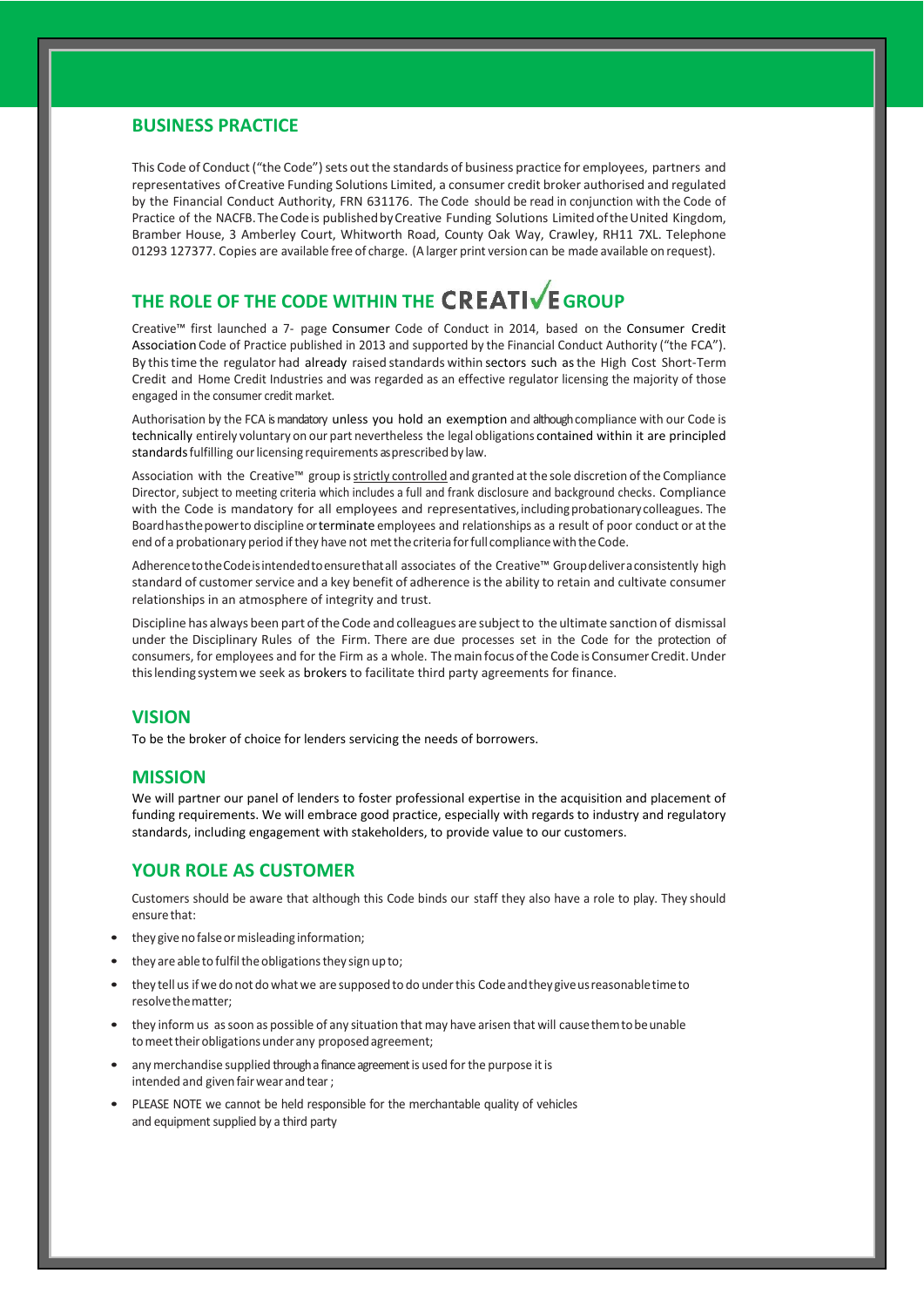# **1. The Code of Conduct**

- **1.1** This Code of Conduct lays out the framework under which we conduct our consumer business. The Code applies to all employees, representatives and any person conducting business on our behalf.
- **1.2** This Code of Conduct should be read in conjunction with the provisions of the NACFB Code of Practice. In the event that a conflict arises in the interpretation of the Code of Conduct or the NACFB Code of Practice the NACFB Code of Practice will prevail. As such the Compliance Director must appoint a member of its management to be responsible for monitoring and reporting to the Board on the Firm's compliance with the NACFB Code of Practice as required from time to time.
- **1.3** The expression "Code of Conduct" shall be deemed to include reference to the contents of this document and to the complaint and disciplinary procedures and other policies, procedures and processes that underpin the Code of Conduct, including the Financial Conduct policy. Details can be obtained by emailin[g director@creativefs.co.uk.](mailto:director@creativefs.co.uk)
- **1.4** An employee shall be deemed to have read, understood and accepted the Code of Conduct following induction, and before dealing with the general public.
- **1.5** The Firm will not become or remain Principal to an Appointed Representative if that Appointed Representative fails to act in line with this Code of Conduct, or if that firm fails to maintain sufficient resources in order to secure the continuing solvency of their business

# **2. Responsibility of Colleagues and Representatives**

#### **Each colleague or representative shall:**

- 2.1 Comply with this Code of Conduct.
- **2.2** Conduct business lawfully and comply with all relevant legislation (including the Consumer Credit Act 1974, the Data Protection Act 1998 and the Money Laundering Regulations 2007, and their statutory amendments, successors and replacements) and judicial interpretation of the same.
- **2.3** Have appropriate regards to all applicable guidance In carrying out their business, exercising and demonstrating appropriate levels of skill, knowledge and diligence in their dealings with customers, lenders and third parties.
- **2.4** Act with care in the day-to-day conduct of business, conducting themselves in a professional manner and with a level of integrity that preserves their own reputation and that of the Firm, putting the fair treatment of customers at the centre of their business activities. In arranging deals and giving information, employees must be able to demonstrate that their suggestions are suitable and appropriate to customer requirements.
- **2.5** Ensure that communications with customers are always clear, not misleading and delivered in such a way that they can evidence the communication has been understood.
- **2.6** Undertake adequate trainingsothatthey carry out their duties in accordance with this Code and all applicable legal requirements.
- **2.7** Ensure that colleagues and any Appointed

Representative for which they are responsible are fully aware of their responsibilities under this Code of Conduct. Line management shall be deemed to be liable for any breach of conduct rules by their staff or by such Appointed Representative and shall be accountable to the Compliance Director in this regard.

- **2.8** Follow where appropriate requests conveyed to them by the Compliance Director from the regulatory authorities and organise their business so that they are able to demonstrate that they have adhered to systems and controls, including record keeping, as well as appropriate levels of risk management laid down by the Compliance Director in order to ensure that the business and its customers' affairs are protected at all times.
- **2.9** Notify the Compliance Director of any matters coming to their attention about others that might adversely affect the reputation of the Firm or the sector.
- **2.10** Fully co-operate with the Firm at all times in the discharge of its functions under the regulatory umbrella of the FCA, including permitting the Compliance Director access to premises and records during business hours, upon the giving of reasonable notice, to undertake routine compliance checks or investigate any compliance issue brought to the Firm's attention.
- **2.11** Provide a copy of this Code free of charge to any customer whorequests it, in an appropriate and accessible format.

# **3. Seeking Business, Providing Access to Credit**

**Each colleague or representative shall:**

#### **3.1 Marketing and Advertising**

- (i) at all times comply with prevailing legislation in the area of Financial Promotions and recognised advertising standards.
- (ii) must not advertise or promote their services in such a way as to:
	- cause, or potentially cause, offence; or
	- attract reasonable charges of poor taste; or
	- attract reasonable charges of misrepresentation.

(a) Ensure that all advertising and promotional literature:

i) is fair and reasonable, clear and comprehensible, and truthful;

ii) does not contain any misleading information and is not otherwise misleading;

iii) complies with all relevant legislation and has regard to all relevant guidance;

iv) does not bring the reputation of the Firm and its activities into disrepute;

v) does not include any logo belonging to any third party except where permission is given for such use, and in particular does not incorporate the logo of the Financial Conduct Authority or give any impression of endorsement by the Financial Conduct Authority or the Financial Ombudsman Service;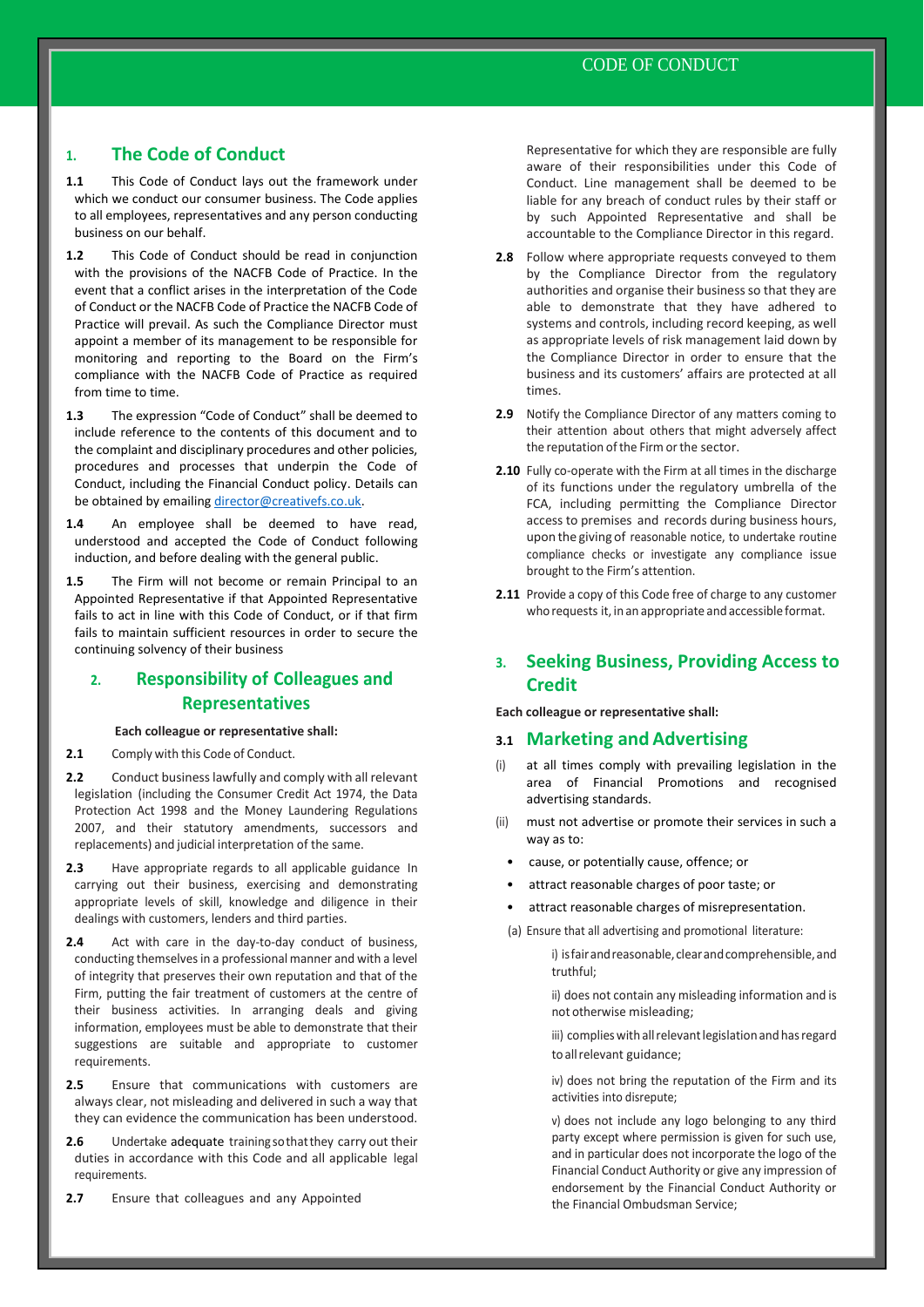(b) Ensure the guidelines in relation to Selling by Electronic Communication are followed (see Appendix A).

# **3.2 Refusal of Credit**

- (a) Ensure that where a customer is refused credit and makes it clear that he/she believes the refusal to be unreasonable and requests it, is given the name of a manager within the business by whom the process of application may be reviewed.
- (b) Where credit is refused on the basis of information from a credit reference agency, ensure that the customer is advisedofthiswhentold oftherefusal and providedetails of how to challenge adverse information held against them if asked.

#### **3.3 HomeVisits**

No Home Visits are to be made until the customer has been given the opportunity to review any potential finance agreement and has indicated that they wish to proceed, unless a request to visit has been received in writing from the customer.

# **3.4 Credit Worthiness & Adequate Explanations**

(a) Before granting credit or hire facilities (or increasing the amount of credit under an existing facility), colleagues must take reasonable and proportionate steps:

(i) tocarryoutareasonableandproportionateaffordability assessment (taking into account, for instance, the type of credit being provided, the size of the loan and other relevant circumstances) to assess the customer'sabilityto repay;

(ii) to ensure that customers are not provided with credit or hire facilities that are clearly unsuitable for their needs and circumstances;

(iii) to ensure that customers are provided with adequate explanations before the agreement is made.

- (b) Colleagues must take particular care in the case of loan applicationsfrom customers where they know or are made aware that those customers have special requirements (paying particular attention to Section 3 below) and provide additional information and guidance in a form that the customercanunderstand.
- (c) Colleagues must represent customers and all other third parties with the utmost good faith and with a standard of competence, fairness and courtesy consistent with their professional status.
- (d) Colleagues must only offer customers terms and conditions for the provision of services that are fair and reasonable for the services delivered and ensure fees and commissions received by all parties are commensurate with industry 'standards'.
- (e) The Board/ Board of Trustees will ensure that the Firm maintains sufficient financial resources in order to secure the continuing solvency of the business.

### **3.5 CreditBrokerage**

Employees and representatives must

- (a) Seek to identify conflicts of interest in their business activity and undertake to act transparently keeping the interests of customers at the centre of their considerations.
- (b) not seek, or acquire, business using methods which are (or are likely to be reasonably perceived to be) oppressive, dishonest, deceitful, misrepresentative or in any other manner contrary to the aims or standards of the Firm.
- (c) at all times use their best endeavours to only refer finance proposals to reputable lenders and funders
- (d) use reasonable endeavours to ensure that they have fully researched the market for the most appropriate solution for their customers in all cases and be able to evidence the work undertaken in this respect
- (e) at all times use all due diligence, skill and exercise reasonable care whilst effecting any instructions
- (f) keep customers properly and regularly informed and respond promptly to all reasonable requests for information
- (g) keep full records of their dealings with customers and be able to evidence that they have at all times been thorough and have exercised an appropriate level of skill and knowledge in delivering an outcome for the customer which is suitable for their needs
- (h) from the outset of their initial dealings with customers ensure that an appropriate level of disclosure regarding services and fees has been made to customers and be able to evidence that this has been done
- (i) take reasonable steps to ensure that the customer understands any agreement they enter in to and any options provided
- (j) provide Clients with information about how to make a complaint
- (k) Take reasonable steps to ensure that any Introducer Appointed Representative (IAR) or agent used will not impose any pressure on the customer to enter into a loan.
- (I) Before accepting business from any IAR for the first time:

i) carry out such inquiries as may reasonably be regarded as necessary to be satisfied with the integrity and competence of the IAR and that the IAR is listed on the FCA Financial Services Register with Creative Funding Solutions Limited as Principal;

ii) ensure that this Code is brought to the IAR's attention.

(m) Monitor generallytheactivitiesofall dealersfromwhombusinessis acceptedand in particular:

i) take reasonable steps to ensure that dealers do not persuade or permit customers to sign blank application forms, or do not encourage or knowingly permit customers to provide false or misleading information;

ii) take reasonable steps to ensure that dealers act in accordance withthe FCA Handbook;

iii) decline to accept further business where a dealer or IAR falls below the requisite standards of law, integrity and competence or fails to comply with the applicable provisions of this Code.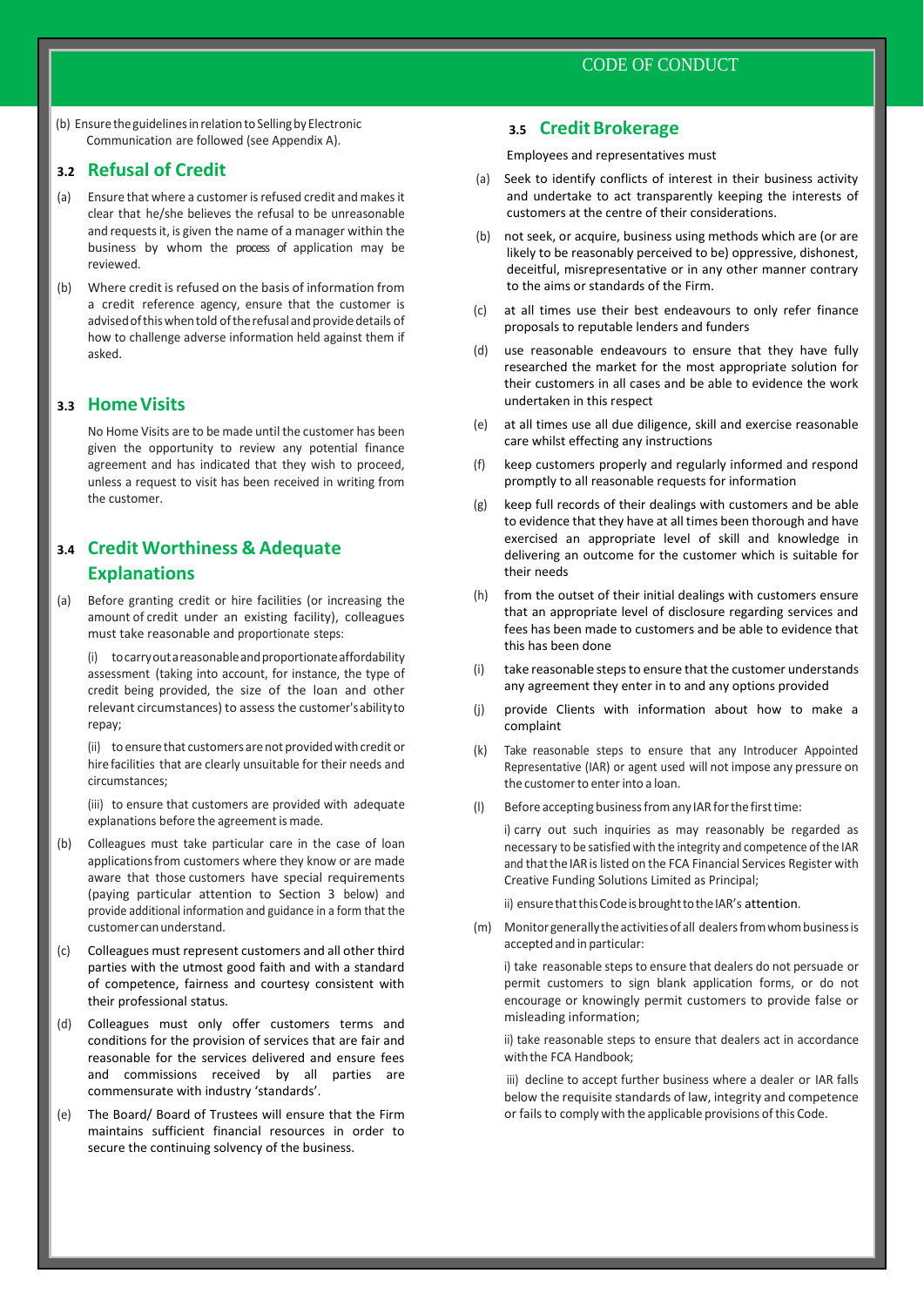### CODE OF CONDUCT

- (n) at all times respect the confidentiality of information supplied to them in the course of their business including principles laid down in prevailing statutory data protection legislation and not seek to exploit for their own or any other person's purposes confidential information gained from the customer other than for the intention it was originally disclosed.
- (o) not give any undertaking, or other assurance, to a customer or other third party which knowingly cannot be discharged.
- (p) disclose in writing to their customer any existing or known conflict of interest or any circumstances which might give rise to a conflict of interest

# **3.6 Documentation: Terms & Conditions and Pre- Contract Disclosures** (PCCI)

- (a) Where required in all credit and hire transactions use:
- (i) pre-contract disclosure in the form required by law, namely a PCCI (Pre-contract Consumer Credit Information);
- (ii) lending agreements that comply with all relevant legislation.
- (b) Informcustomers:
- (i) Of the Firm's consumer credit authorisation and licence number;
- (ii) That compliance with this Code is mandatory;
- (iii) Of the contact details of the Firm and the Financial Ombudsman Service
- (c) Ensure that all communications with the customer are easily intelligible and, in particular, provide clear statements of terms and conditions under credit and hire agreements subject to using prescribed wording stipulated by law.
- (d) Provide documents and copies of documents at a time and in a format as statutorily required to doso.

#### **3.7 Credit ProtectionInsurance**

No employee is ever to offer Credit Protection Insurance.

# **3.8 Merchandise**

- (a) Take care to ensure that any merchandise supplied to customers is of satisfactory quality and suitable for the purpose for which it is sold. If any merchandise is found within 30 days not to comply with these standards the customer can in some circumstances:
- have the merchandise replaced or repaired promptly by the supplying dealer; or
- (ii) have the cost of the merchandise credited in part promptly by the supplying dealer; or
- (iii) have the finance agreement rescinded and any deposit, initial payment or interest paid returned.

(b) Notwithstanding 2.8 (a) the customer is requested to deliver the vehicle to a place of our choosing or make it available for collection by us following exercise of their right to reject under the Consumer Rights Act 2015, in any case where the supplying dealer disputes their right to reject.

# **3.9 Information aboutAccounts**

Comply promptly with all statutory and other reasonable requests by customers for information about their agreements and accounts, supplyingwhere necessary copies of documentation and statements of account in an easily intelligible form (or otherwise using wording prescribed by law).

# **3.10 Confidentiality and Financial Crime**

#### All employees and representatives must

- a) Keep in strict confidence any information about the customer except where disclosure is necessary, authorised by the customerorpermittedorrequired bylaw.
- b) Ensure that appropriate security measures are taken to prevent unlawful or unauthorised processing of customers' personal data, and against the accidental loss of, or damage to, customers' personal data.
- c) Comply with all statutory and legal requirements, including but not limited to:

(i) The Data Protection Act 1998;

- (ii) The Privacy and Electronic Communications Regulations 2003.
- d) Ensure that customers are informed of their right under the Data Protection Act 1998 and according to successive ICO guidance to access and control their personal data.
- e) Ensurethatallemployeeswhohandlecustomers'personaldata receive adequate training to ensure that they understand their obligations in relation to data protection and confidentiality.
- f) Ensure that customers' details are not passed to marketing companies, brokers or any other third parties unless they have expresslyconsented to suchtransfer or the transfer is necessary for the Firm to comply with its obligations.
- g) Where a credit reference agency is used, take reasonable steps to ensure that all customerinformation provided to that credit referenceagencyis accurate.
- h) hold and use personal data in accordance with applicable legislation and for no longer than provided for in that legislation and to dispose of time expired documents in a secure way.
- i) take appropriate steps to comply with anti-money laundering and the prevention of financial crime legislation.
- j) take steps to ensure their business and dealings with customers and other contacts is appropriately protected from threats of cybercrime.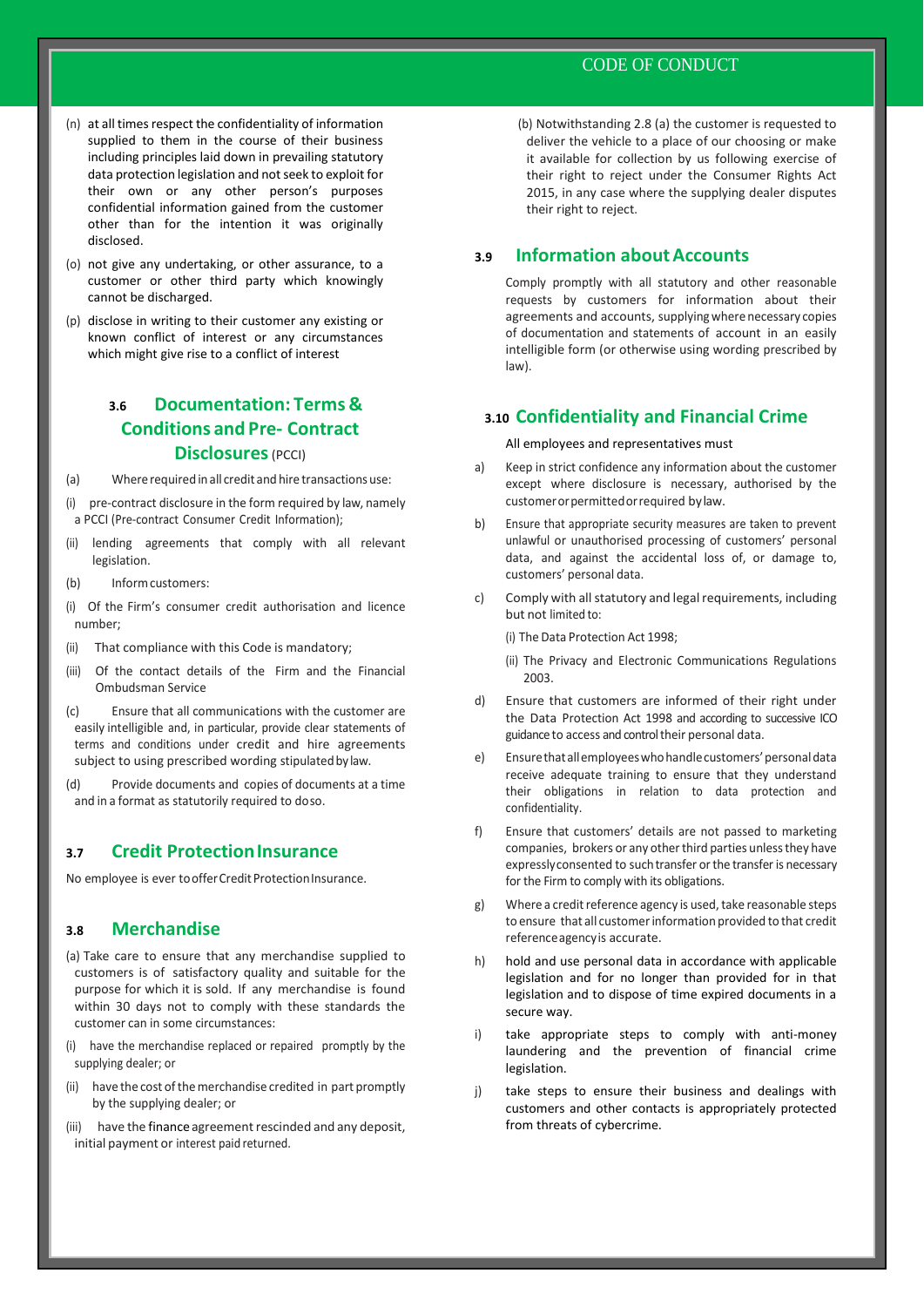## CODE OF CONDUCT

## **4. CustomerCare**

Membersshould follow the BRUCE protocol to identify and ensure that extra care and guidance is provided to those customers who they suspect to have:

- (i) adisability;
- (ii) poor literacyskills;
- (iii) limited or impaired mental capacity.

# **5. Complaints**

- **5.1** We have appropriate and effective internal procedures for dealing with all customer complaints in accordance with the steps laid down by this Code (see Appendix B), and comply with rules or standards laid down by the FCA or Financial Ombudsman Service ("FOS").
- **5.2** These complaints procedures must be disclosed to customers in full and in writing, at the point-of-sale as well as in the pre-contractual and contractual material given to customers, and must include:
- (i) Full contact details for the complaints service;
- (ii) Any reasonable information customers must provide, which must not involve excessive detail or form-filling;
- (iii) A reasonable timescale in which complaints will be dealt with, including a timescale for its resolution;
- (iv) Details of available methods of alternative dispute resolution in the event that the member is unable to satisfy the customer.
- **5.3** These procedures must state clearly that in addition to the internal complaints procedure, the customer has the right to refer any dispute to the FOS after eight weeks. We will ensure that we donot in any way lead customers to believe that any internal complaints procedure is a substitute for a complaint to the FOS, nor should colleagues in any way discourage customers from exercising theirright to take their complaint to the FOS.
- **5.4** We willensurethatallourrelevantstaffandagentsare trainedinthe steps they must take to handle customer complaints in accordance with thisCode.

## **6. Compliance**

- **6.1** Colleagues must comply fully with this Code and its Appendices. Any instance of non-compliance shall be drawn to the attention of the colleague concerned. The Compliance Director has the power to adjudicate and to take action against non-compliant colleagues and agents, including but not limited to censure, retraining, termination, suspension of pay and dismissal.
- **6.2** The Firm shall monitor compliance with this Code and outcomes for customers on an ongoing basis and may produce an annual report on its findings.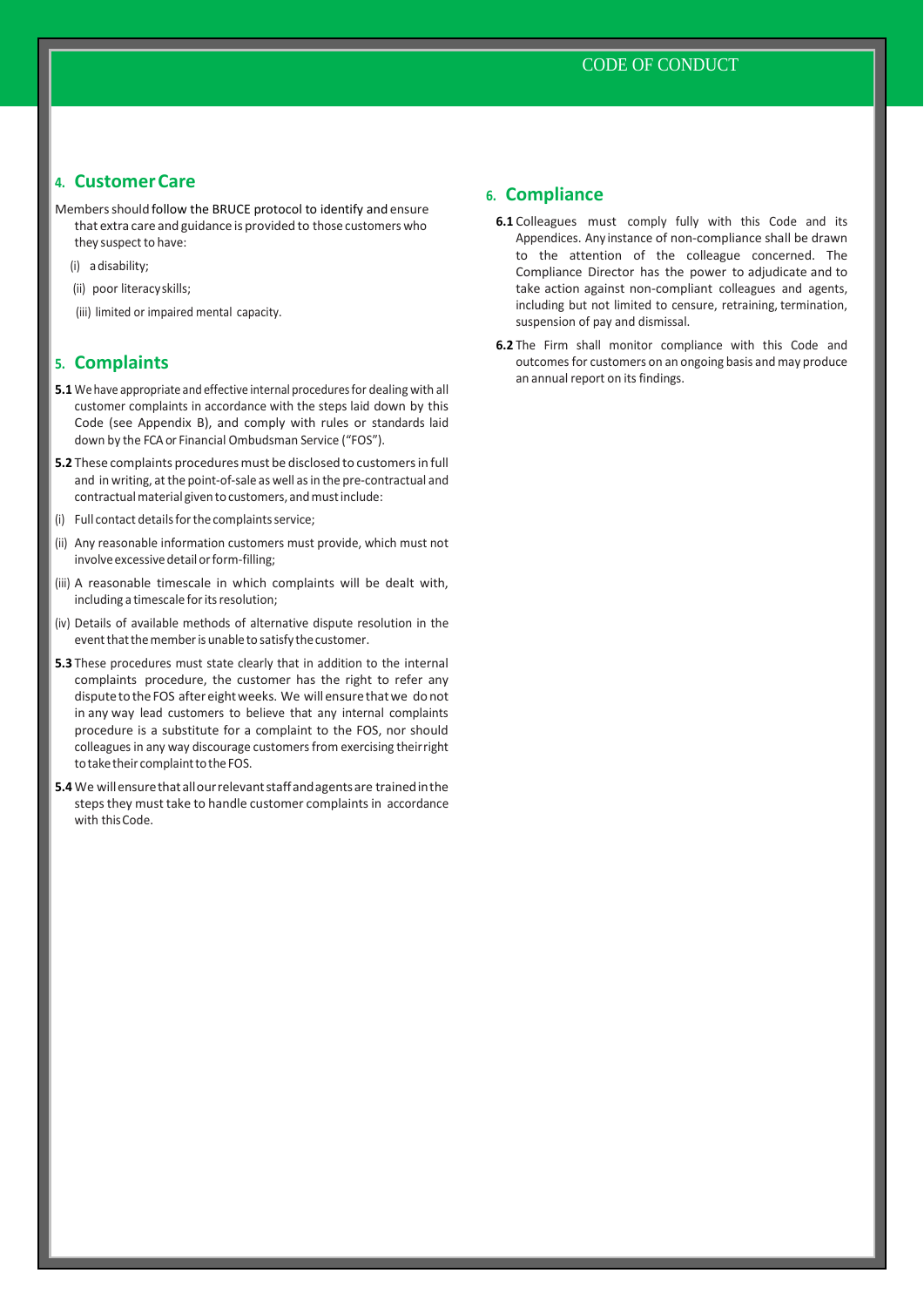#### CODE OF CONDUCT

# **CONSUMER CODE OF CONDUCT APPENDIX A**

#### **SELLING BY ELECTRONIC COMMUNICATION**

(incl. telephone, text and e-mail) Colleagues should follow these guidelines:

#### **1. HONESTY & COURTESY**

i) Make clear from the outset the purpose of any call or message to the consumer. No sales calls or messages should be made in the guise of market research or with the offer of different goods or services.

ii) Not make any misleading statements, exaggerations or partial truths.

iii) Accept responsibility for the statements of employees, colleagues and associates.

iv) Notsubject consumersto harassment either by high pressure sales techniques or by persistent attemptsto persuade themto change their minds.

v) Not make any calls or messages using deception to telephone switchboards or to receptionistsforthe purpose of obtaining information about consumers.

vi) In the case of telephone calls in particular:

a) The caller's name, and that of the Firm, should be given at the start of the call and be repeated on request at any time during the conversation.

b)The name and address of the Firm should appear on our website to enablethe consumer to verify the authenticity of the caller.

c) The caller should answer questions honestly and completely.

d)When requested, or when a person is signed up to the Telephone Preference Service or similar, remove a consumer's name from the contact list.

e)The caller should provide the consumer with a clear opportunity to refuse any appointment or offer and accept such a refusal promptly.

f) If the caller makes an appointment to visit the consumer's home the caller should provide the consumer with a contact point in case the consumer wishes to cancel or postpone the visit.

# **2. PRIVACY AND CONFIDENTIALITY**

i) Colleagues should collect and record only the minimum amount of personal information about consumers and all such information should be treated in strict confidence.

ii) Telephone calls should only be made at reasonable times - normally between 9.00am and 5.00pm - unless otherwise requested by the consumer.

- iii) Telephone calls should not be made on Sundays or Public Holidays unless otherwise requested by the consumer.
- iv) Telephone callers should ask whether they have telephoned at a convenienttime and offerto call back ifthey have not.
- v) Telephone callers should try to ensure that information, appointments or orders are not obtained from minors.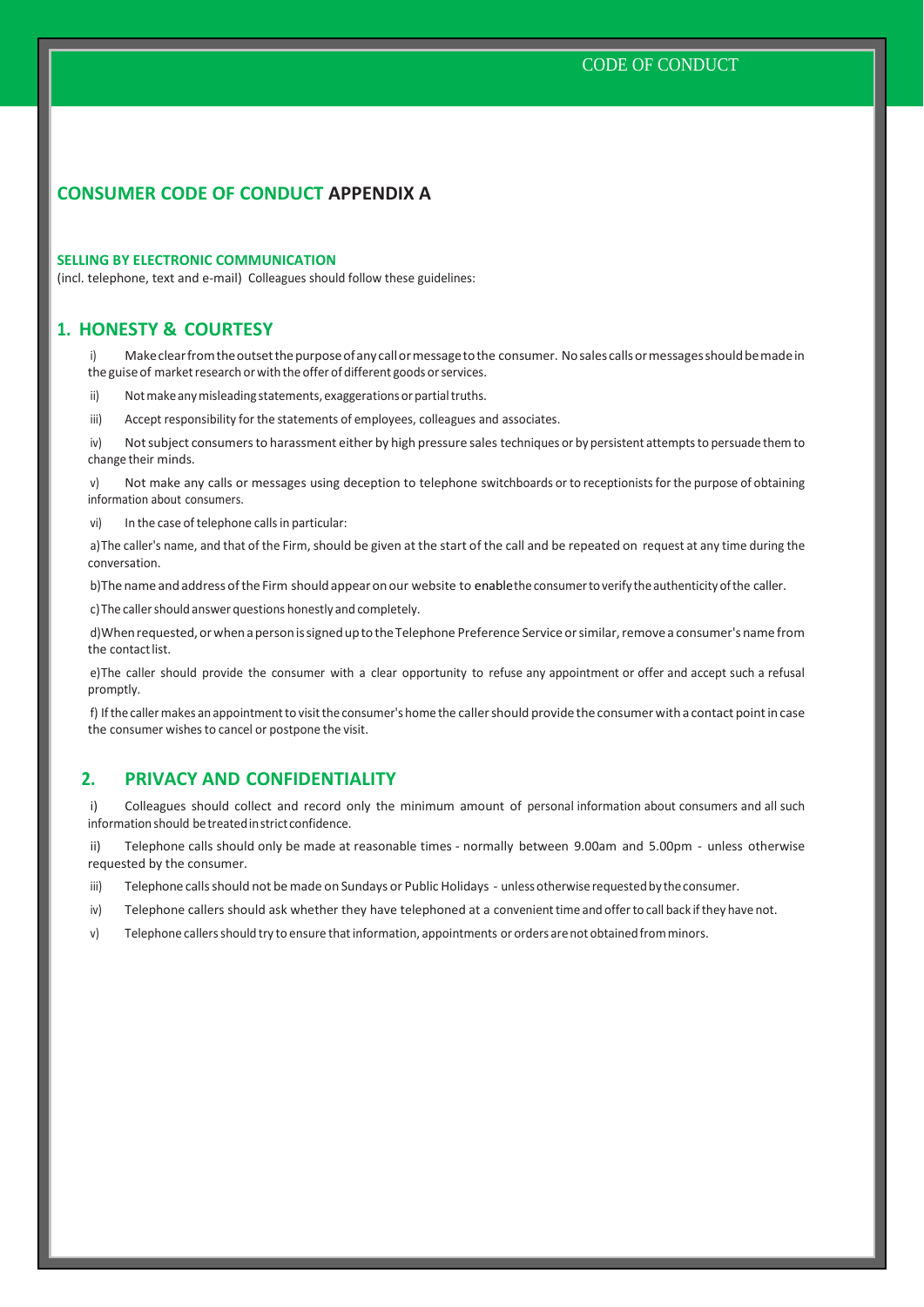# **THE CONSUMER CODE OF CONDUCT**

**APPENDIX B**

# **CUSTOMER COMPLAINTS PROCEDURE**

We are committed to providing a high-quality financial introduction service to all our clients. When something goes wrong, we need you to tell us about it. This will help us to improve our standards.

**If you have a complaint, please contact us with the details.** We have eight weeks to consider your complaint. If we have not resolved it within this time you may complain to the Financial Ombudsman http://www.financial-ombudsman.org.uk , any time within the next 6 months.

#### **What will happen next?**

1.We will record receipt of your complaint within 5 days of receiving it and check that you have received a copy of this procedure. 2.We will in the meantime investigate your complaint. This will normally involve passing your complaint to the Director, Mike Lowe, who will review the matter and speak to the member of staff who acted for you.

3.The Director will contact you and try to resolve your complaint. If after 5 days your complaint has not been resolved he will send you an acknowledgement letter confirming the investigations which are taking place. All complaints which take longer than 24hrs to resolve will be acknowledged by letter.

4.Any investigation and/or mediation will take no longer than 7 weeks to complete.

5.If after 7 weeks your complaint is still not resolved, we will write to you to inform you of your statutory rights.

6.If you are still not satisfied, you can then contact

The Financial Ombudsman Service Exchange Tower Harbour Exchange Square Isle of Dogs London E14 9SR

( or if your concern is with regards to our handling of your personal data the Information Commissioner's Office at https://ico.org.uk/concerns/handling/ ) with regards to your complaint.

For further information, you should contact the Financial Ombudsman Service on 020 7964 1000 or email them on complaint.info@financialombudsman.org.uk .

#### **We are FCA regulated no. 631176**